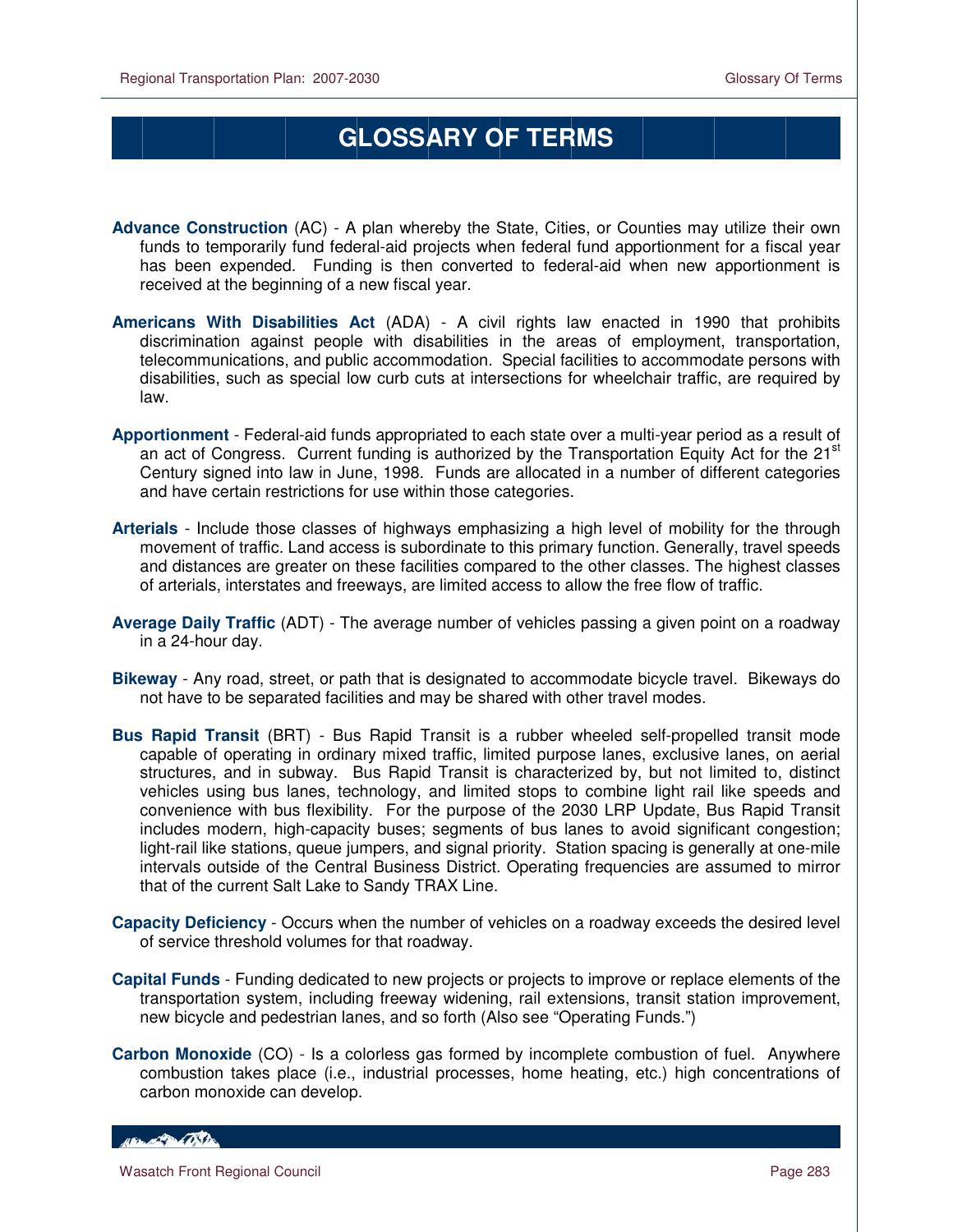- **Collectors** Roads and streets that collect traffic from the lower facilities and distribute it to the higher facilities. Collectors provide both mobility and land access. Generally, trip lengths, speeds, and volumes are moderate.
- **Commuter Rail** Commuter trains are typically electric or diesel propelled passenger trains operating on the general, freight railway network, within an urban area or between an urban center and it's outlying suburban communities. The principal passenger community is persons making single day return trips within an urban metropolitan area. For the purpose of the 2030 LRP Update, this includes diesel Push/Pull trains as well as Federal Railroad Administration Compliant Diesel Motorized Units with generally five mile station spacing outside of the Central Business District. It excludes electrified trains.
- **Congestion Management Systems** (CMS) A process of identifying congested locations, evaluating strategies to mitigate congestion, recommending prioritized mitigation projects, and determining their effectiveness. Required by ISTEA in air quality non-attainment areas.
- **Congestion Mitigation / Air Quality Program** (CMAQ) Is a categorical program created under the Intermodal Surface Transportation Efficiency Act. It directs funding to projects that contribute to meeting national air quality standards.
- **Corridor Studies** A typical highway or transit study focusing on a segment of a particular travel corridor. Land use, access issues, capacity, level of service, geometrics, impacts, and safety concerns are studied. Alternatives are developed and analyzed, and recommendations are made. Corridor studies are usually prepared with the participation of the affected communities and government agencies.

**Delay** - A unit of time measure reflecting increased travel time resulting from traffic congestion.

- **Draft Environmental Impact Statement** (DEIS) A document that provides a full description of the proposed project, the existing environment, and analysis of the anticipated beneficial and adverse environmental effects of all reasonable alternatives. (Also see "Final Environmental Impact Statement" (FEIS.).
- **Enhanced Bus System** Enhanced Bus, also known as Type I BRT, is a rubber wheeled selfpropelled transit mode capable of operating in ordinary mixed traffic and limited purpose lanes but without significant exclusive lanes. Enhanced Bus is characterized by, but not limited to, standard vehicles using technology and limited stops to improve transit speeds. For the purpose of the 2030 LRP Update, Bus Rapid Transit includes standard articulated buses; light-rail like stations, queue jumpers, and signal priority. Station spacing is generally at one-mile intervals outside of the Central Business District. Operating frequencies are assumed to mirror that of the current Salt Lake to Sandy TRAX Line.
- **Environmental Assessments** (EA) A document prepared for federal actions where it is not clearly known how significant the environmental impact might be. If, after preparing an Environmental Assessment, it is determined that the project's impacts are significant, an Environmental Impact Statement is then prepared. If not, a "Finding Of No Significant Impact" (FONSI) is documented and issued by the FTA or FHWA. (Also see "Finding Of No Significant Impact.")
- **Environmental Impact Statement** (EIS) written statement containing an assessment of the anticipated significant beneficial and detrimental effects which the agency decision may have upon the quality of the human environment for the purposes of: (1) assuring that careful

HELL CONTRACTOR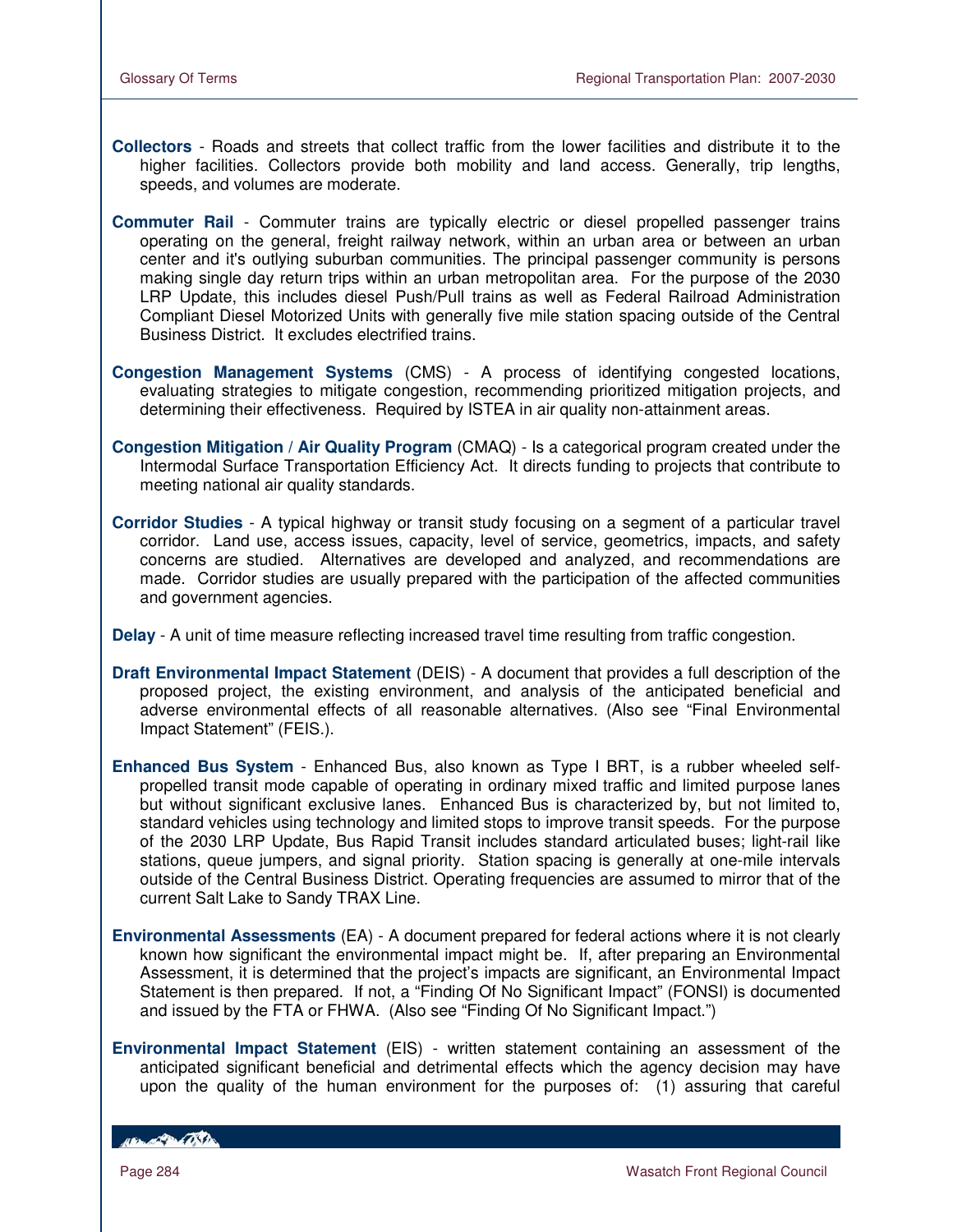attention is given to environmental matters, (2) providing a vehicle for implementing all applicable environmental requirements, and (3) to insure that the environmental concerns are successfully addressed.

- **Expenditure** In transportation terms, this is any allowable expense associated with particular project or program.
- **Federal Highway Administration** (FHWA) An administrative division of the United States Department of Transportation responsible for roadway programs throughout the country.
- **Federal Transit Administration** (FTA) Another branch of the United States Department of Transportation responsible for mass transit projects throughout the country.
- **Final Environmental Impact Statement** (FEIS**)** A document that provides a full description of the proposed project, the existing environment, and analysis of the anticipated beneficial and adverse environmental effects of all reasonable alternatives. (Also see "Draft Environmental Impact Statement.") A FEIS addresses comments submitted regarding a draft environmental impact statement.
- **Findings Of No Significant Impact** (FONSI) A statement indicating that a project was found to have no significant impacts on the quality of the human environment and for which a full environmental impact statement will, therefore, not be prepared.
- **Flexible Funding** Unlike funding that flows only to highways or only to transit by a rigid formula, this is money that can be invested on a range of transportation projects. Examples of flexible funding categories include the STP and CMAQ programs.
- **Fixed Guideway** A system of vehicles that can operate only on its own guideway constructed for that purpose. Examples of fixed guideways systems include rapid rail, light rail transit, exclusive right-of-way bus operations, trolley coaches, and ferry boats.
- **Functional Classification** Is a grouping of roads, streets, and highways in a hierarchy based on the type of highway service they provide. Streets and highways do not operate independently. Instead, they are part of an interconnected network and each one performs service in moving traffic throughout the system. Generally, streets and highways perform two types of service. They provide either traffic mobility or land access. They can be ranked in terms of the proportion of service they perform. The functional classifications are respectively listed in order of traffic service and mobility; freeway, principal arterials, minor arterials, collectors, and local streets.
- **High Frequency Bus Service** High Frequency Bus is a standard bus transit mode capable of operating in ordinary mixed traffic. High Frequency Bus is characterized by approximately 15 minute headways covering at least the peak commuter period. For the purpose of the 2030 LRP Update, High Frequency Bus does not include special buses, stations, or technologies. Station spacing is varies by demand.
- **Illustrative Projects** A regionally significant project that has no identified funding that would be included in the 2030 LRP Update if additional resources could be identified or were to become available.
- **Intelligent Transportation System** (ITS) The development or application of technology (electronics, communications, or information processing) to improve the efficiency and safety of

HELL CONTROL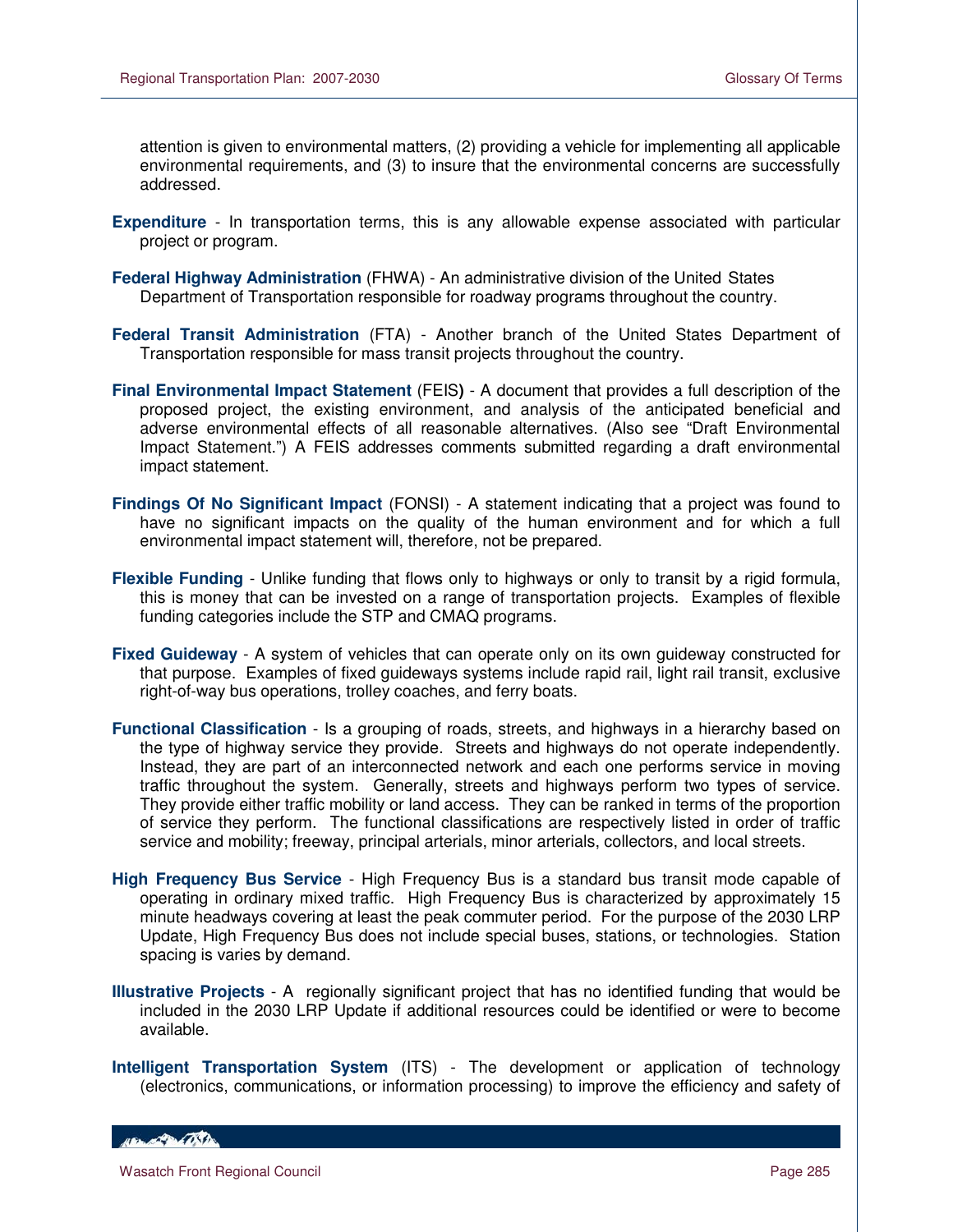surface transportation systems. ITS is divided into five categories that reflect the major emphasis of application: (1) Advanced Traffic Management Systems, (2) Advance Traveler Information Systems, (3) Advanced Public Transportation Systems, (4) Automatic Vehicle Control Systems and (5) Commercial Vehicle Operations.

- **Intermodal Center** A transportation facility that is specially designed to accommodate several modes of passenger and freight movement including commuter rail, light rail transit, intercity bus, intra-city bus, airport limousine service, cargo container transfers, piggyback trailers, car rental facilities, taxis, private parking, and other transportation services.
- **Intermodal Surface Transportation Efficiency Act** (ISTEA) The past transportation act which changed many of the traditional methods and procedures of transportation planning. This act replaced many of the former federal-aid funding programs and increased the responsibility of the Metropolitan Planning Organization (MPO).
- Level Of Service (LOS) A measure of highway congestion ranging from free flow to forced flow on a scale of A to F. Facilities are usually designed for levels C or D.
- **Linked Trip** A linked trip is a person's entire trip between an origin and destination, which may involve transferring between vehicles (e.g., bus and rail transit), or multiple stops, such as stopping at a daycare center or store along a commute trip. An unlinked trip is a passenger trip make on a single vehicle, such as a single automobile or bus ride.
- **Local Street And Roads** Their primary function is to provide land access. Travel speeds, distances, and volumes are generally low, and through traffic is usually discouraged.
- **Management Systems** A requirement of ISTEA to address short range needs. All states are required to have management systems in place. Metropolitan Planning Organizations have been delegated authority to maintain a Congestion Management System (CMS) only in urban areas designated as a Transportation Management Area (TMA). UDOT maintains pavement, bridge, and safety management systems.
- **Metropolitan Area** This area includes the existing urbanized area plus any contiguous area expected to become urbanized in the 20 year forecast period. The Metropolitan Area also must include all of the non-attainment areas for ozone and carbon monoxide pollutants.
- **Metropolitan Planning Organization** (MPO) Designated by the Governor under the provisions of the 1973 Federal Aid Highway Act. This organization shares responsibility with the State for developing long and short range transportation plans and programs. It provides a forum for discussion and consensus on issues which transcend jurisdictional boundaries. The Wasatch Front Regional Council is the MPO for the Salt Lake and Ogden/Layton Urbanized Areas.
- **Multimodal** Refers to the availability of multiple transportation options, especially within a system or corridor. A multimodal approach to transportation planning focuses on the most efficient way of getting people or goods from place to place be it by truck, train, bicycle, automobile, airplane, bus boat, foot or even telecommuting with a computer modem.
- **National Environmental Policy Act** (NEPA) Enacted in 1969, requires that any activity or project receiving federal funding or other federal approvals (including transportation projects) undergo analyses of potential impacts to see how the activity or project might impact the community, the natural environment, and the health and welfare of the citizens. These analyses

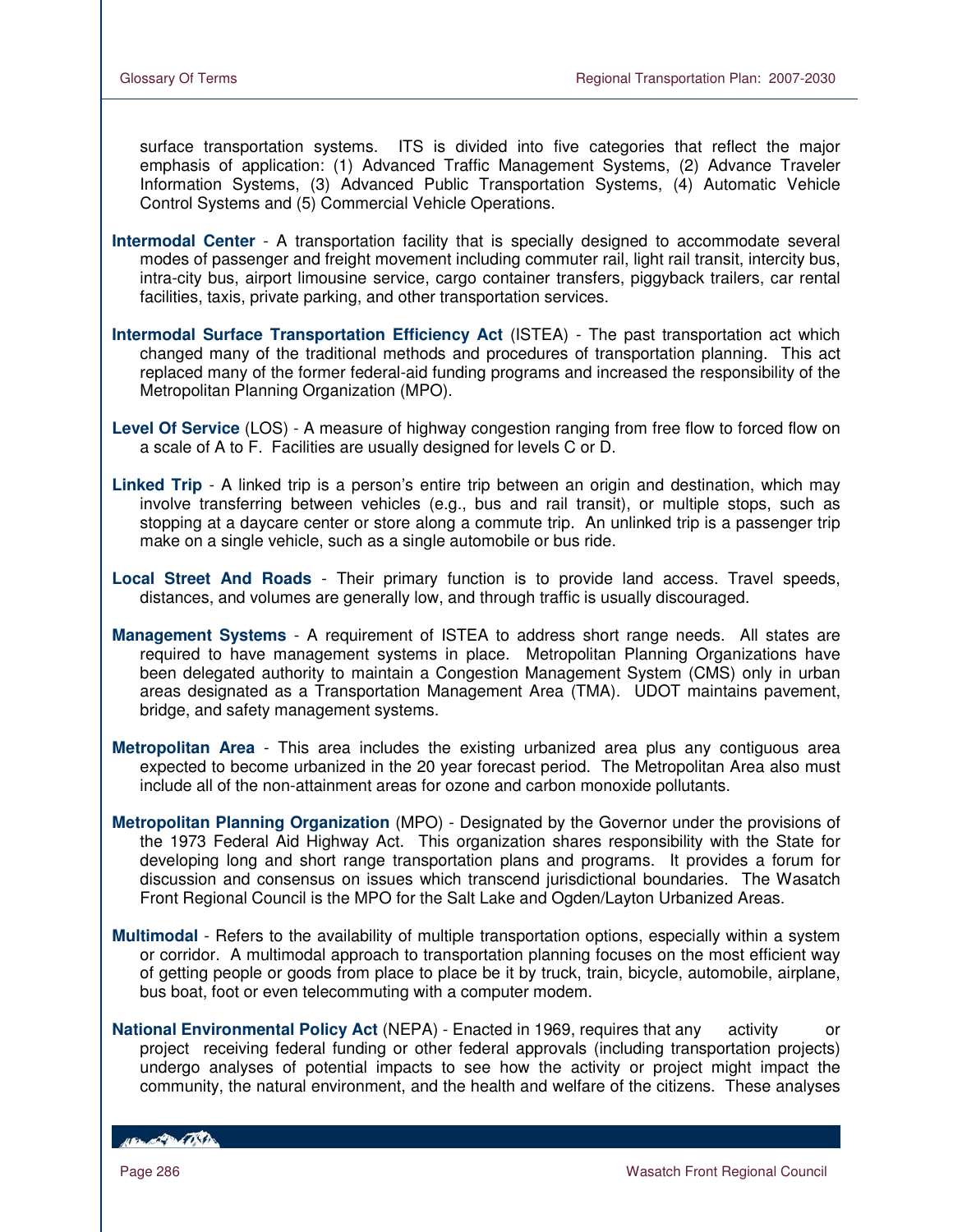include social, economic, and environmental (SEE) concerns ranging from community cohesion to threatened and endangered species.

- **National Highway System** (NHS) This approximate 160,000-mile network consists of the 42,500 miles of the Interstate system, plus other key roads and arterials throughout the United States. Designated by Congress in 1995 pursuant to a requirement of the Intermodal Surface Transportation Efficiency Act, the NHS is designed to provide an interconnected system of principal routes to serve major travel destinations and population centers. The NHS is also a funding category in TEA-21.
- **Operating Funds** Money used to fund general, day-to-day costs of running transportation systems. For highways, operating costs involve maintaining pavement, filling potholes, paying salaries, and so forth. For transit, operating cost includes salaries, insurance, administration, maintenance of vehicles and track, replacement parts, and fuel costs.
- **Ozone** (O<sub>3</sub>) Is a colorless gas associated with smog or haze conditions. Ozone is not a direct emission, but a secondary pollutant formed when precursor emissions, hydrocarbons and nitrogen oxides, react in the presence of sunlight.
- **Paratransit Service** Generally more flexible and personalized than regular bus route service, paratransit services use a variety of vehicles including large and small buses, vans, cars, and taxis. Paratransit can serve a particular population, such as persons with disabilities.
- **Park-And-Ride** An arrangement whereby people can drive to a transit hub, transfer station, or terminal, park their automobiles in designated lots and use public transportation or carpool to their destinations.
- **Particulate Matter** (PM<sub>10</sub>) Is any material less than 10 microns in size. Particulate matter can be caused by wind-blown soil, dust from paved and unpaved roads, and emissions from diesel engines. Particulate matter of this size is too small to be filtered by the nose and lungs.  $PM_{2.5}$  is even smaller material that measures 2.5 microns in size.
- **Peak Period** The time between 6:00 and 9:00 a.m. and between 3:00 and 6:00 p.m. on a weekday, when traffic is usually heavy and dominated by commuters
- **Queue Jumper** Where a separate set of signals for transit are combined with either a short section of exclusive lane or transit exemptions to turning requirements are made to allow transit to by-pass a queue (line) of automobiles that develops at congested points such as intersections, interchange ramps, or bridge approaches.
- **Regional Transportation Plan** (RTP) A financially constrained, long range plan, with at least a 20 year time frame, of the anticipated highway and transit needs in a specific area. Transportation needs are based on projected socioeconomic and land use growth within the area. The Wasatch Front Regional Council is responsible for the Long Range Transportation Plan for both the Salt Lake and Ogden/Layton Urbanized Areas. The current plan title is the Wasatch Front Urban Area Long Range Transportation Plan Update: 2004-2030.
- **Regionally Significant Project** A transportation project or facility which serves regional transportation needs, such as access to or from areas outside of the region, major activity centers, major planned developments, or transportation terminals. Included as regionally

HELL CONTROL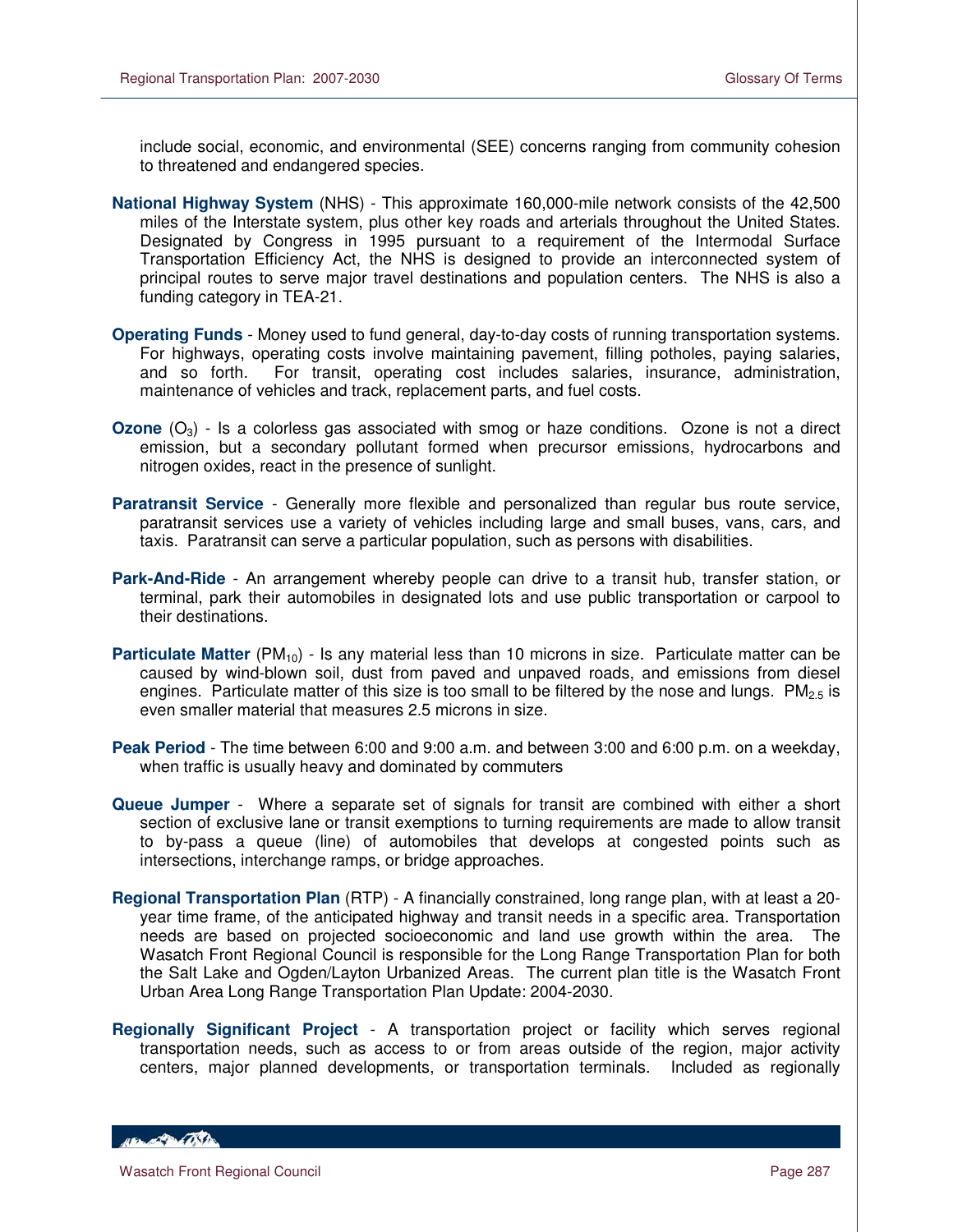significant projects would be all principal arterial highways and all fixed guideway transit facilities that offer an alternative to regional highway travel.

- **Ridesharing** Car and van pooling intended primarily to serve the commuter work trip. Formalized ridesharing programs are co-sponsored by the Utah Transit Authority.
- **Right-Of-Way** (ROW) Land, usually in public ownership, through which a transportation facility passes, including the area for shoulders, parking strips, sidewalks, multipurpose trails, bicycle paths, and other cross section elements. Right-of-way also includes rails and trackbeds for fixed guideway transit facilities.
- **Signal Prioritization** Existing traffic signals or a separate set of signals for transit are made to be activated by buses. Detector devices are installed on the bus or embedded in the approach lane to trigger a signal change or extend signal green time for transit vehicles. Activation of the device may be always available to the transit vehicle or may be limited to only late vehicles. In addition to transit use, emergency vehicles may use the same devices in a more aggressive way to decrease their response time.
- **State Implementation Plan** (SIP) A plan showing how the State will meet air quality standards as required by the 1977 Clean Air Act - Amended. Included are emission inventories and controls for industrial, area, and mobile sources of pollution.
- **Statewide Transportation Improvement Program** (STIP) A five-year program of highway and transit projects for the State. It is a compilation of projects utilizing various federal and state funding programs, and includes highway projects on the state, city, and county highway systems, as well as projects in National Parks, National Forests, and Indian Reservations.
- **Surface Transportation Program** (STP) One of the key funding programs in TEA-21. STP monies are "flexible," meaning they can be spent on roads and highways, as well as on pedestrian and bicycles facilities and mass transit.
- **3-C Planning Process** (3-C) Continuing, comprehensive and cooperative (3-C) transportation planning is conducted by Metropolitan Planning Organizations in urbanized areas. The existence of a certified process is a necessary condition for the use of federal transportation funds.
- **Traffic Control Measures** (TCM) Measures which can improve air quality through a reduction in travel or through a reduction in vehicle emission rates by improved traffic flow. Examples include ride sharing programs, transit service, and signal coordination.
- **Traffic Operations Center** The Utah Department of Transportation's central facility designed to operate and coordinate a variety of TSM and ITS systems, including a network of traffic signals, fiber optics links, traffic sensors, ramp meters, variable message signs, closed-circuit television cameras, and emergency response personnel.
- **Transit Hubs** Locations where transfer connections between transit modes is facilitated, usually at shopping centers or other high-pedestrian locations.
- **Transit Development Program** (TDP) A short-term (usually five years)plan of transit service and facility improvements to meet the transit goals of the region.

HELL CONTRACTOR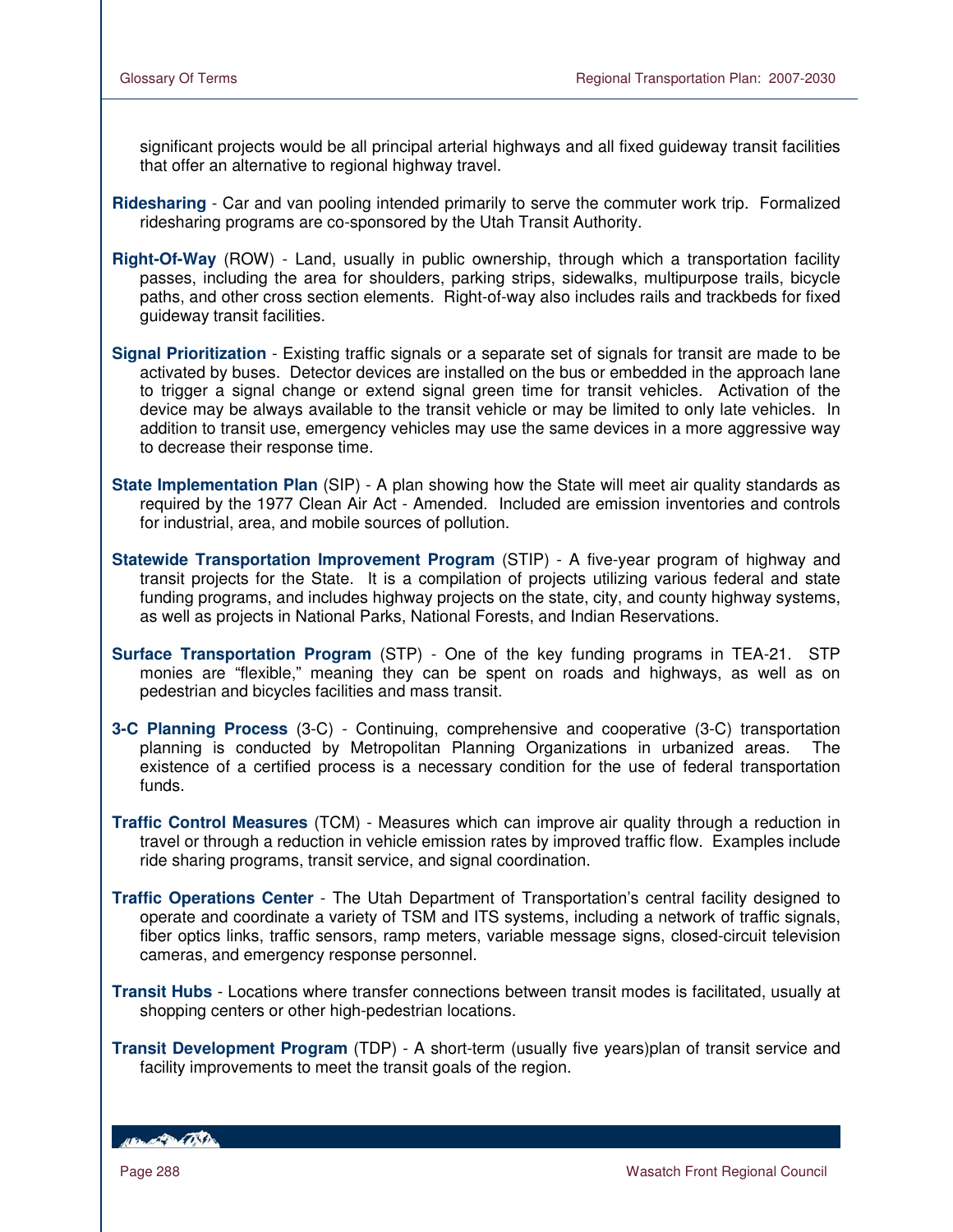- **Transportation Demand Management** (TDM) TDM programs and methods designed to maximize the people-moving capability of the transportation system by increasing the number of persons in a vehicle, or by influencing the time of, or need to, travel. To accomplish these types of changes, TDM programs must rely on incentives or disincentives to make these shifts in behavior attractive.
- **Transportation Equity Act For The 21st Century** (TEA-21) **-** Federal legislation authorizing highway, highway safety, transit, and other federal surface transportation programs through the year 2003. It continues and expands the programs established by the Intermodal Surface Transportation Efficiency Act (ISTEA) in 1991. Both acts placed greater emphasis on planning and identified several planning factors that must be addressed.
- **Transportation Improvement Program** (TIP) A five-year capital improvements program of highway and transit projects including operational and low cost projects to increase efficiency of the existing transportation network as well as capital intensive alternatives prescribed in the Long Range Transportation Plan.
- **Transportation Management Area** (TMA) An urbanized area with a population over 200,000 (as determined by the latest decennial census) or other area when TMA designation is requested by the Governor and the MPO (or affected local officials), and officially designated by the administrators of the FHWA and the FTA. The TMA designation applies to the entire metropolitan planning area(s).
- **Transportation System Management Strategies** (TSM) Programs and methods to improve the efficiency and effective capacity of the transportation system. Techniques that might be utilized are signalization, ramp metering, HOV ramps and lanes, one-way streets, and improvements to transit.
- **Urban Area** A city or group of cities with population in excess of 5,000. Boundaries are determined by local elected officials, but may not be less than urban area boundaries as defined by the U.S. Bureau of the Census. There are twelve urban areas in Utah.
- **Urbanize Area** A city or group of cities with population in excess of 50,000. Boundaries are determined by local elected officials, but may not be less than urbanized area boundaries as defined by the United States Bureau of the Census. There are currently five urbanized areas in Utah --- Salt Lake, Ogden/Layton, Logan, Provo/Orem, and St. George.
- **Urban Transportation Planning Process** (UTPP) The UTPP includes the methodologies used in the development of the Long Range and Short Range Elements of the Transportation Plan. The process is intended to identify existing and projected transportation problems within an urban area.
- **Utah Transportation Commission** A seven-member commission whose members are appointed by the Governor with advice and consent of the Senate. Six of the members are selected to represent specific areas of the state, and one member represents the state at large. Duties of the commission are to determine priorities and funding, location and establishment of state highways and airports, hold public meetings and provide for public involvement in transportation matters, make rules on behalf of UDOT, and advise the department on statewide transportation policy.

HELL OF BACKER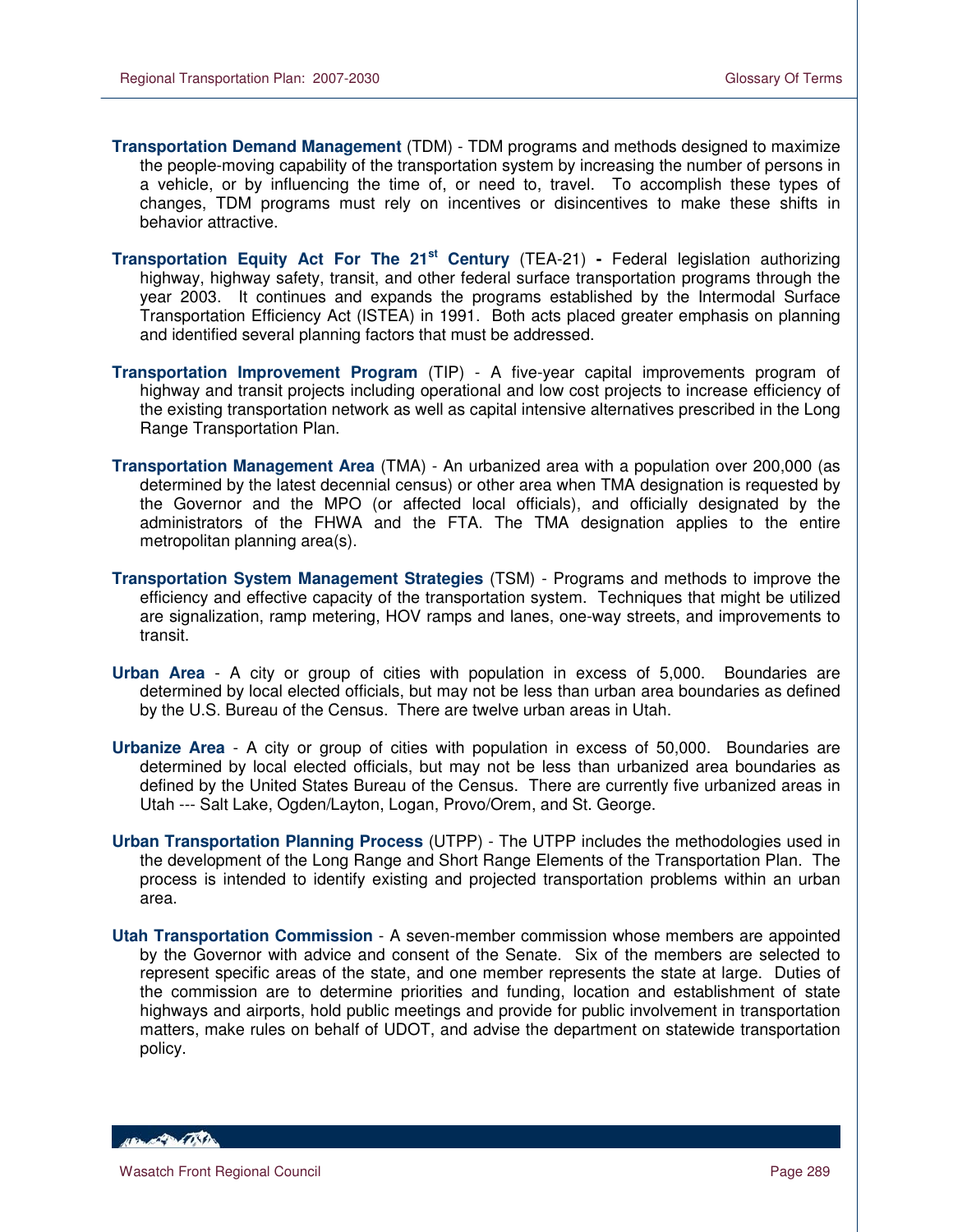**Vehicles Per Day** (VPD) - The total number of vehicles including buses and trucks which pass by a specific point during the day.

**Vehicle Mile Traveled** (VMT) - The amount of vehicle travel on a designated set of roadways multiplied by the total mileage of those roadways.

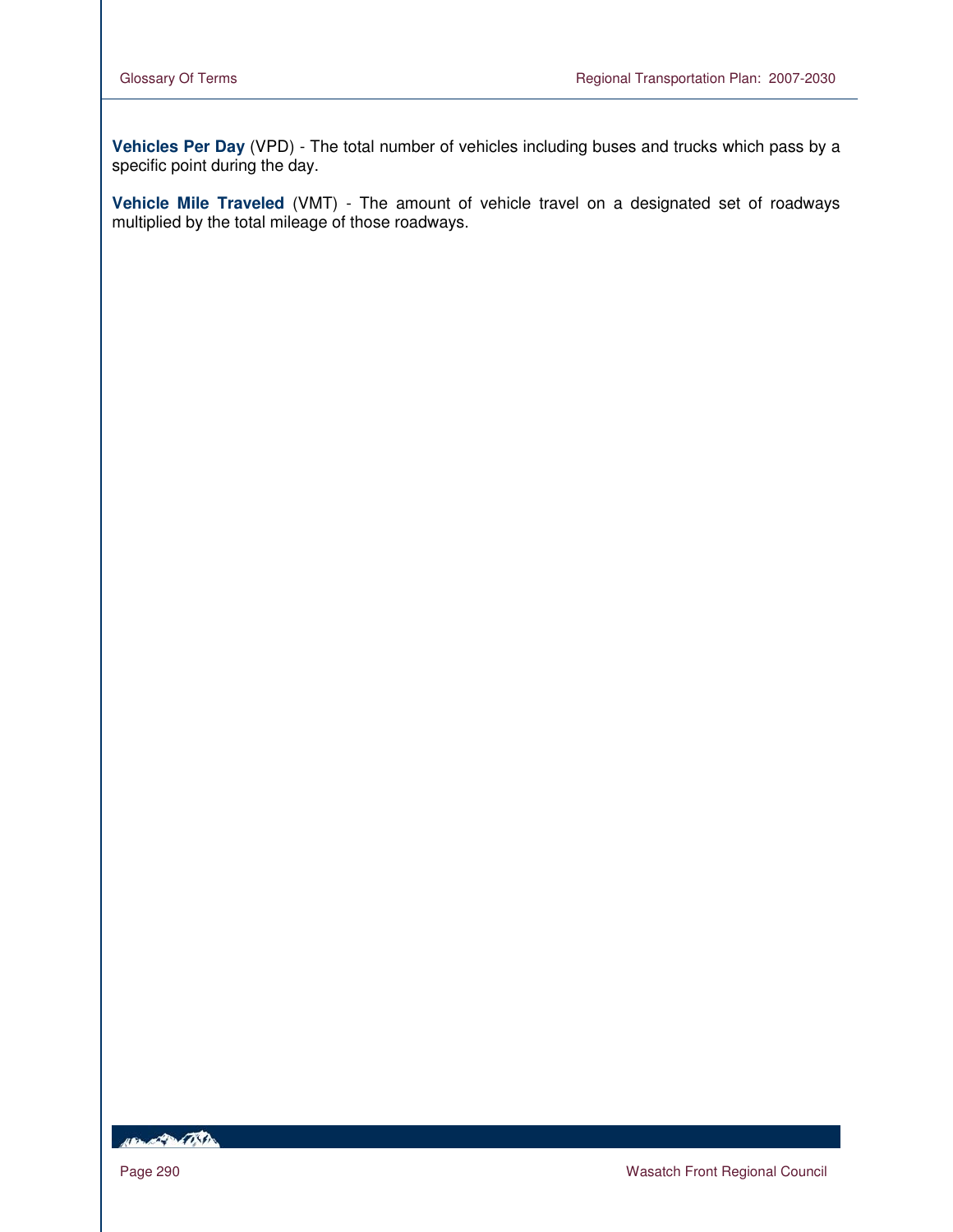# **LIST OF ACRONYMS**

| <u>А</u>                |                                                                     |
|-------------------------|---------------------------------------------------------------------|
| AA                      | <b>Alternatives Analysis</b>                                        |
| <b>AARC</b>             | Average Annual Rate of Change                                       |
| <b>AASHTO</b>           | American Association of States Highway and Transportation Officials |
| AC                      | <b>Advanced Construction</b>                                        |
| <b>ACHP</b>             | Advisory Council on Historic Preservation                           |
| <b>ADA</b>              | Americans with Disabilities Act                                     |
| <b>ADT</b>              | <b>Average Daily Traffic</b>                                        |
| <b>AFB</b>              | Air Force Base                                                      |
| <b>AGT</b>              | <b>Automated Guideway Transit</b>                                   |
| <b>AICP</b>             | American Institute of Certified Planners                            |
| <b>AIP</b>              | Airport Improvement Program                                         |
| <b>AMPO</b>             | Association of Metropolitan Planning Organizations                  |
| <b>AOG</b>              | <b>Association of Governments</b>                                   |
| <b>APC</b>              | <b>Automated Passenger Counting</b>                                 |
| <b>APE</b>              | Area of Potential Effect                                            |
| <b>APTA</b>             | American Public Transit Association                                 |
| <b>AQC</b>              | <b>Air Quality Committee</b>                                        |
| <b>AST</b>              | Above-Ground Storage Tanks                                          |
| <b>ATMS</b>             | <b>Advanced Traffic Management Systems</b>                          |
| <b>ATV</b>              | <b>All-Terrain Vehicle</b>                                          |
| <b>AVL</b>              | <b>Automated Vehicle Location</b>                                   |
| <b>AWDT</b>             | Average Weekday Daily Traffic                                       |
| Β                       |                                                                     |
| <b>BDO</b>              | <b>Business Depot Ogden</b>                                         |
| <b>BEA</b>              | <b>Bureau of Economic Analysis</b>                                  |
| <b>BMP</b>              | <b>Best Management Practice</b>                                     |
| <b>BMS</b>              | <b>Bridge Management System</b>                                     |
| <b>BRT</b>              | <b>Bus Rapid Transit</b>                                            |
| $\overline{\mathbf{C}}$ |                                                                     |
| CAA                     | Clean Air Act                                                       |
| CAT                     | Committee on Accessible Transportation                              |
| <b>CBD</b>              | <b>Central Business District</b>                                    |
| <b>CCTV</b>             | <b>Closed-Circuit Television</b>                                    |
| <b>CDBG</b>             | <b>Community Development Block Grant</b>                            |
| <b>CDSD</b>             | <b>Central Davis Sewer District</b>                                 |
| <b>CE</b>               | <b>Categorical Exclusion</b>                                        |
| CEQ                     | <b>Council on Environmental Quality</b>                             |
| <b>CERCLA</b>           | Comprehensive Environmental Response Compensation & Liability Act   |
| <b>CERCLIS</b>          | Comprehensive Environmental Response Compensation & Liability       |
|                         | <b>Information System</b>                                           |
| <b>CFR</b>              | Code of Federal Regulations                                         |
| cfs                     | cubic feet per second                                               |

HEL AND CONTROL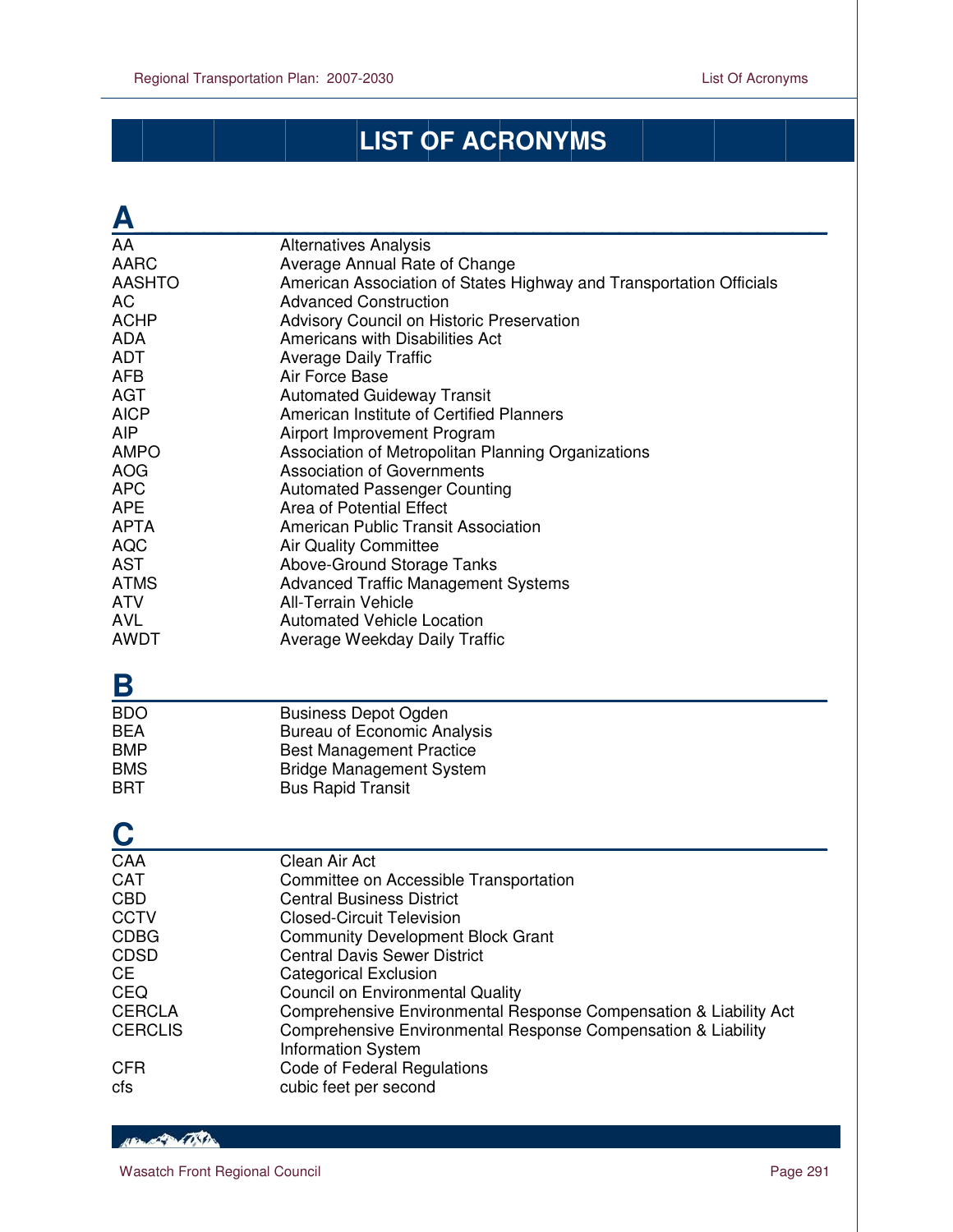| <b>CHF</b><br><b>CIB</b> | Centennial Highway Fund<br><b>Community Impact Board</b> |
|--------------------------|----------------------------------------------------------|
| <b>CLG</b>               | <b>Certified Local Government</b>                        |
| <b>CMAQ</b>              | Congestion Mitigation / Air Quality Program              |
| <b>CMC</b>               | <b>Congestion Management Committee</b>                   |
| <b>CMP</b>               | <b>Congestion Management Process</b>                     |
| <b>CMS</b>               | <b>Congestion Management System</b>                      |
| CO.                      | Carbon monoxide                                          |
| CO <sub>2</sub>          | Carbon Dioxide                                           |
| <b>COE</b>               | <b>Corps of Engineers</b>                                |
| COG                      | <b>Council of Governments - Counties</b>                 |
| <b>CPG</b>               | <b>Consolidated Planning Grant</b>                       |
| CR.                      | <b>Commuter Rail</b>                                     |
| CRIT                     | Commuter Rail Integration Team                           |
| <b>CSS</b>               | <b>Context Sensitive Solutions</b>                       |

| D                                                                                                                                          |                                                                                                                                                                                                                                                                                                                                                                                                            |  |
|--------------------------------------------------------------------------------------------------------------------------------------------|------------------------------------------------------------------------------------------------------------------------------------------------------------------------------------------------------------------------------------------------------------------------------------------------------------------------------------------------------------------------------------------------------------|--|
| <b>DAQ</b><br>D&RGW<br>dB<br>dBA<br><b>DBE</b><br><b>DEIS</b><br><b>DMU</b><br><b>DNR</b><br>DOI<br><b>DOT</b><br><b>DSR</b><br><b>DWR</b> | Division of Air Quality<br>Denver & Rio Grande Western<br>Decibel<br>Decibels measured on the A-weighted system<br><b>Disadvantaged Business Enterprise</b><br><b>Draft Environmental Impact Statement</b><br>Diesel Multiple Unit<br>[Utah] Department of Natural Resources<br>Department of the Interior<br>Department of Transportation<br>Design Study Report<br>[Utah] Division of Wildlife Resources |  |
| Е                                                                                                                                          |                                                                                                                                                                                                                                                                                                                                                                                                            |  |
| EA<br>EEO<br><b>EIS</b><br>EJ<br><b>EPA</b><br><b>ESA</b>                                                                                  | Environmental Assessment<br><b>Equal Employment Opportunity</b><br><b>Environmental Impact Statement</b><br><b>Environmental Justice</b><br>[U.S.] Environmental Protection Agency<br><b>Endangered Species Act</b>                                                                                                                                                                                        |  |
| F                                                                                                                                          |                                                                                                                                                                                                                                                                                                                                                                                                            |  |
| <b>FAA</b><br><b>FEIS</b>                                                                                                                  | <b>Federal Aviation Administration</b><br><b>Final Environmental Impact Statement</b>                                                                                                                                                                                                                                                                                                                      |  |

FEMA Federal Emergency Management Agency<br>FFGA Full Funding Grant Agreement FFGA Full Funding Grant Agreement<br>FHWA Federal Highway Administration

FHWA Federal Highway Administration FMCSA Federal Motor Carrier Safety Administration

FONSI Finding Of No Significant Impact<br>FPPA Farmland Protection Policy Act

FPPA Farmland Protection Policy Act<br>FRA Federal Railroad Administration FRA Federal Railroad Administration<br>FTA Federal Transit Administration Federal Transit Administration

**REAL PROPERTY**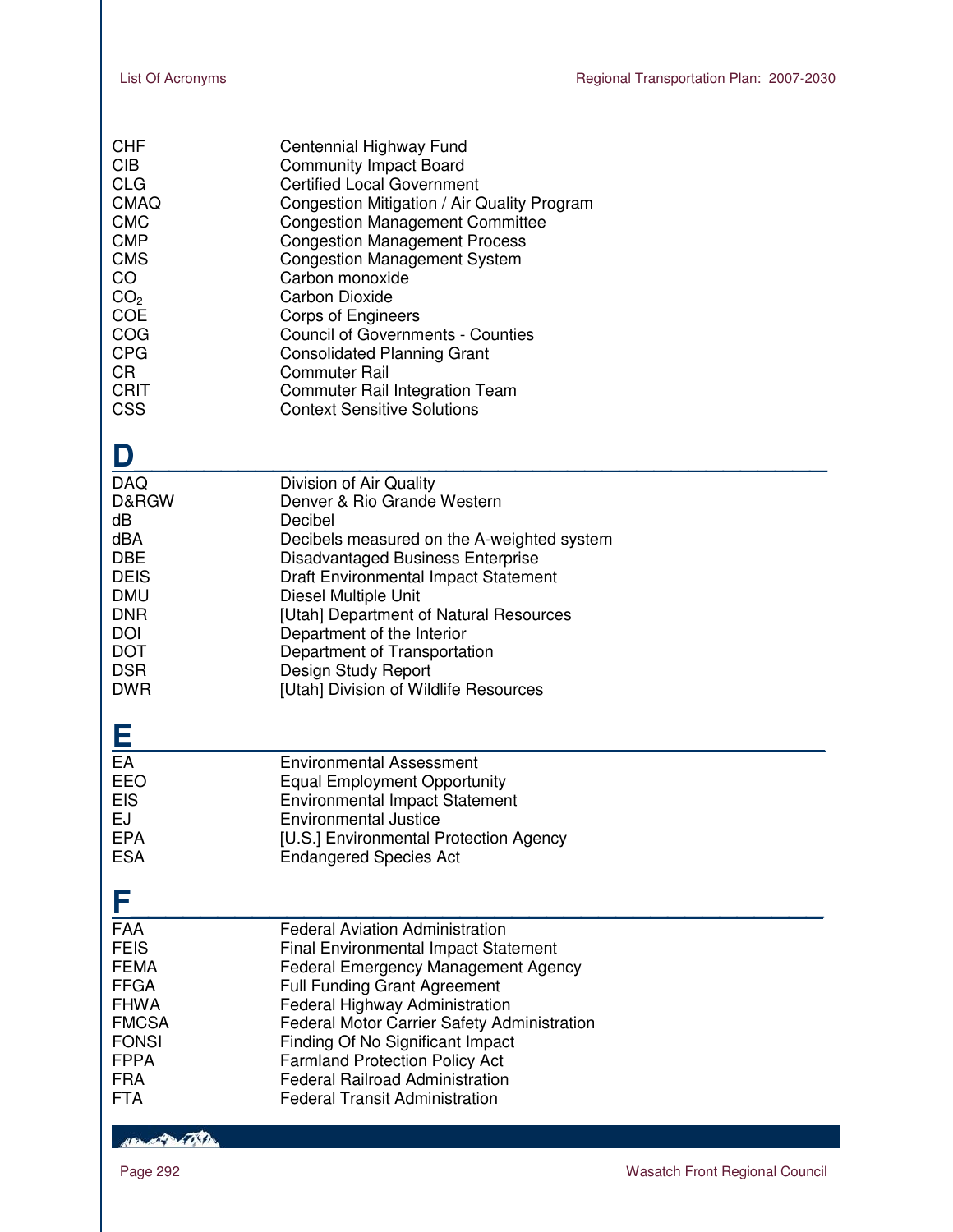| <b>FY</b>    | <b>Fiscal Year</b>                                       |
|--------------|----------------------------------------------------------|
| G            |                                                          |
| GIS          | Geographic Information System                            |
| <b>GOPB</b>  | Governor's Office of Planning and Budget                 |
| <b>GPS</b>   | <b>Global Positioning System</b>                         |
| Н            |                                                          |
| <b>HAFB</b>  | Hill Air Force Base                                      |
| <b>HBW</b>   | Home-Based Work                                          |
| <b>HBC</b>   | Home-Based College                                       |
| <b>HBO</b>   | Home-Based Other                                         |
| <b>HCM</b>   | <b>Highway Capacity Manual</b>                           |
| <b>HOT</b>   | High-Occupancy Toll                                      |
| <b>HOV</b>   | <b>High-Occupancy Vehicle</b>                            |
| <b>HPMS</b>  | <b>Highway Performance Monitoring System</b>             |
| <b>HVAC</b>  | Heating, Ventilation, and Air Conditioning               |
| <b>ICEA</b>  | Indirect and Cumulative Analysis                         |
| <b>ILS</b>   | <b>Intensive Level Survey</b>                            |
| <b>IMACS</b> | Intermountain Antiquities Computer System                |
| <b>IRCAA</b> | Inter-Regional Corridor Alternatives Analysis            |
| <b>IRS</b>   | <b>Internal Revenue Service</b>                          |
| <b>ISTEA</b> | Intermodal Surface Transportation Efficiency Act of 1991 |
| <b>ITE</b>   | Institute of Transportation Engineers                    |
| <b>ITS</b>   | Intelligent Transportation System                        |
| <b>JPAC</b>  | Joint Policy Advisory Committee                          |
| Lan          | 24 hour average sound weighted by time of day            |
| Leq          | Equivalent continuous sound level.                       |
| Lmax         | Maximum sound pressure level                             |
| <b>LRT</b>   | Light Rail Transit                                       |
| <b>LOA</b>   | Letter of Agreement                                      |
| <b>LONP</b>  | Letter of No Prejudice                                   |
| LOS          | Level of Service                                         |
| <b>LPA</b>   | <b>Locally Preferred Alternative</b>                     |
| <b>LRP</b>   | Long Range Plan                                          |
| <b>LRTP</b>  | Long Range Transportation Plan                           |
| <b>LTAP</b>  | Local Technical Assistance Program                       |
| <b>LUST</b>  | Leaking Underground Storage Tank                         |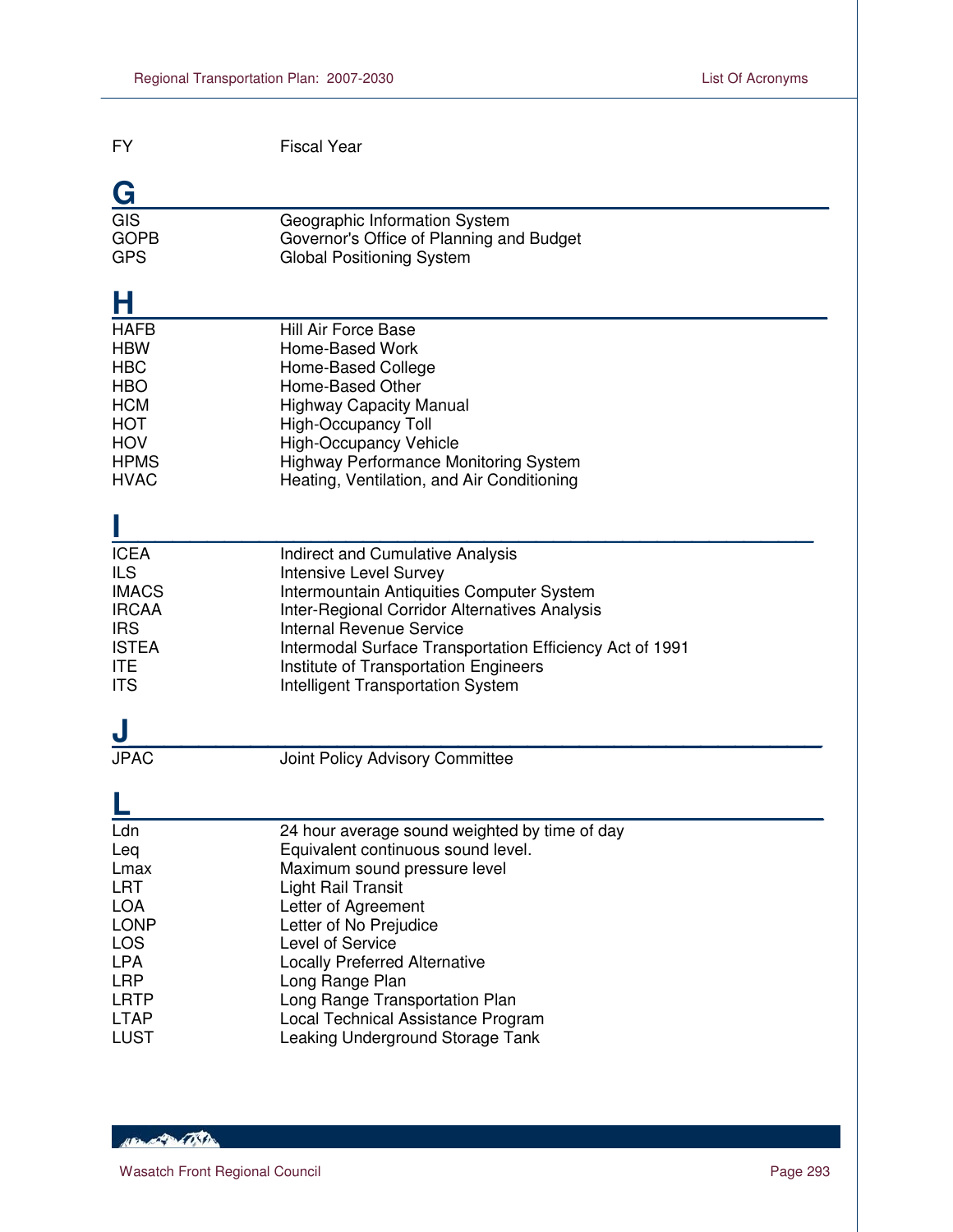| M                                                                                                                                                                                                                                                                                                                             |                                                                                                                                                                                                                                                                                                                                                                                                                                                                                                                                                                                                                                                                                                                                                                                                       |
|-------------------------------------------------------------------------------------------------------------------------------------------------------------------------------------------------------------------------------------------------------------------------------------------------------------------------------|-------------------------------------------------------------------------------------------------------------------------------------------------------------------------------------------------------------------------------------------------------------------------------------------------------------------------------------------------------------------------------------------------------------------------------------------------------------------------------------------------------------------------------------------------------------------------------------------------------------------------------------------------------------------------------------------------------------------------------------------------------------------------------------------------------|
| <b>MAG</b><br><b>MASP</b><br><b>MIS</b><br>mg/m <sup>3</sup><br>mm/s<br><b>MOA</b><br><b>MOU</b><br><b>MP</b><br><b>MPO</b><br><b>MOBILE</b><br>mph<br>MRI<br><b>MVC</b>                                                                                                                                                      | Mountainland Association of Governments<br>Metropolitan Airports System Plan<br>Major Investment Study<br>Milligrams per cubic meter<br>Millimeters per second<br>Memorandum of Agreement<br>Memorandum of Understanding<br>Milepost<br>Metropolitan Planning Organization<br><b>Mobile Source Emissions Model</b><br>Mile(s) per hour<br>Magnetic Resonance Imaging<br><b>Mountain View Corridor</b>                                                                                                                                                                                                                                                                                                                                                                                                 |
| N                                                                                                                                                                                                                                                                                                                             |                                                                                                                                                                                                                                                                                                                                                                                                                                                                                                                                                                                                                                                                                                                                                                                                       |
| <b>NAAQS</b><br><b>NAPL</b><br><b>NCHRP</b><br><b>NDSD</b><br><b>NEPA</b><br><b>NFRAP</b><br><b>NHB</b><br><b>NHCSA</b><br><b>NHPA</b><br><b>NHS</b><br><b>NHTSA</b><br><b>NO</b><br>NO <sub>2</sub><br><b>NOI</b><br>NO <sub>x</sub><br><b>NPIAS</b><br><b>NPL</b><br><b>NRCS</b><br><b>NRHP</b><br><b>NTD</b><br><b>NWI</b> | National Ambient Air Quality Standards<br>Non-Aqueous Phase Liquid<br>National Cooperative Highway Research Program<br><b>North Davis Sewer District</b><br>National Environmental Policy Act of 1969<br>No Further Remedial Action Planned<br>Non Home-Based<br>National Highway Carrier Safety Administration<br><b>National Historic Preservation Act</b><br>National Highway System<br>National Highway Traffic Safety Administration<br>Nitrogen<br>Nitrogen Dioxide<br>Notice of Intent<br>Nitrogen Oxides [Oxides of nitrogen (NO and NO <sub>2</sub> )]<br>National Plan of Integrated Airport Systems<br><b>National Priorities List</b><br><b>Natural Resource Conservation Service</b><br>National Register of Historic Places<br>National Transit Database<br>National Wetlands Inventory |
|                                                                                                                                                                                                                                                                                                                               |                                                                                                                                                                                                                                                                                                                                                                                                                                                                                                                                                                                                                                                                                                                                                                                                       |
| $O_3$<br><b>OATS</b><br>O-L<br><b>O&amp;M</b><br><b>OSHA</b><br>OU                                                                                                                                                                                                                                                            | Ozone<br>Ogden Area Transportation Technical Subcommittee<br>Ogden - Layton<br>Operations and Maintenance<br>Occupational Safety and Health Administration<br>Operable Unit                                                                                                                                                                                                                                                                                                                                                                                                                                                                                                                                                                                                                           |
|                                                                                                                                                                                                                                                                                                                               |                                                                                                                                                                                                                                                                                                                                                                                                                                                                                                                                                                                                                                                                                                                                                                                                       |
| Pb                                                                                                                                                                                                                                                                                                                            | Lead                                                                                                                                                                                                                                                                                                                                                                                                                                                                                                                                                                                                                                                                                                                                                                                                  |

Handle Bally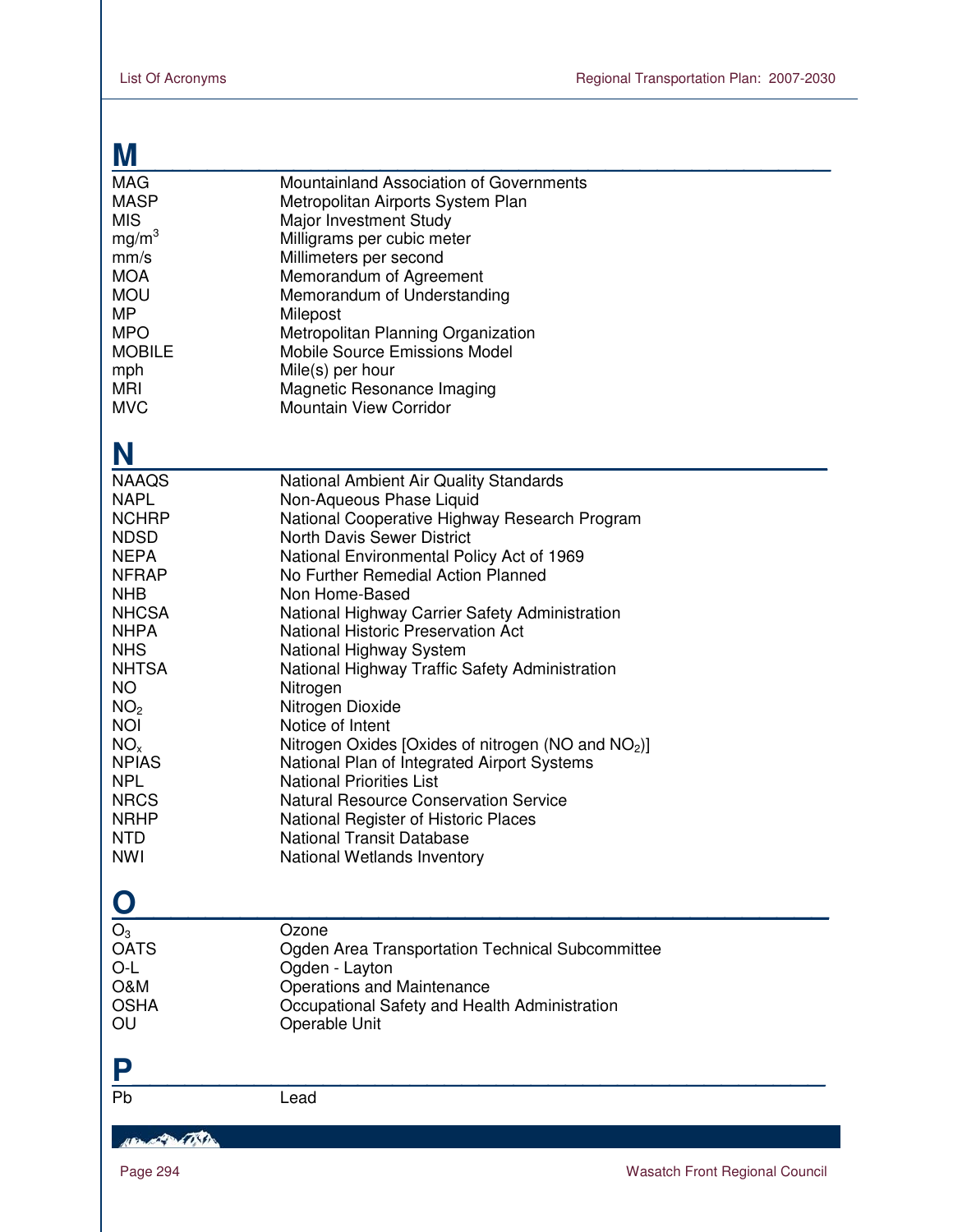| <b>PAC</b>        | <b>Policy Advisory Committee</b>                 |
|-------------------|--------------------------------------------------|
| <b>PCB</b>        | Polychlorinated Biphenyls                        |
| <b>PCE</b>        | Percholoethylene                                 |
| <b>PE</b>         | Preliminary Engineering or Professional Engineer |
| <b>PM</b>         | <b>Particulate Matter</b>                        |
| PM <sub>2.5</sub> | Particulate Matter < 2.5 microns                 |
| $PM_{10}$         | Particulate Matter < 10 microns                  |
| <b>PMS</b>        | <b>Pavement Management System</b>                |
| ppm               | Parts per million                                |
| <b>PPV</b>        | Peak Particle Velocity                           |
| <b>PRP</b>        | <b>Potentially Responsible Party</b>             |
| <b>PRT</b>        | <b>Personal Rapid Transit</b>                    |
| <b>PS &amp; E</b> | <b>Plans Specifications and Estimates</b>        |
| psi               | Pounds per square inch                           |
| <b>PTA</b>        | Parent-Teacher Association                       |
| <b>PTO</b>        | <b>Public Transit Officer</b>                    |
|                   |                                                  |

| <b>Recovery Act</b>                                         |
|-------------------------------------------------------------|
| <b>Regional Commuter Rail</b>                               |
| Resource Conservation and Recovery Act                      |
| Resource Conservation and Recovery (Act) Information System |
| <b>Remedial Design</b>                                      |
| Remedial Design/Remedial Action                             |
| Redevelopment Area                                          |
| <b>Request for Proposals</b>                                |
| <b>Request for Qualifications</b>                           |
| <b>Regional Growth Committee</b>                            |
| Remedial Investigation/Feasibility Study                    |
| Root Mean Square                                            |
| <b>Record of Decision</b>                                   |
| Right-Of-Way                                                |
| Regional Transportation Plan                                |
|                                                             |

| S               |                                                                                |
|-----------------|--------------------------------------------------------------------------------|
| SAFETEA-LU      | Safe, Accountable, Flexible, Efficient Transportation Equity Act: A Legacy for |
|                 | Users                                                                          |
| <b>SDSD</b>     | <b>South Davis Sewer District</b>                                              |
| <b>SEL</b>      | Sound Equivalent Level                                                         |
| <b>SHPO</b>     | [Utah] State Historic Preservation Office                                      |
| <b>SHSP</b>     | Strategic Highway Safety Plan                                                  |
| <b>SIP</b>      | State Air Quality Implementation Plan                                          |
| <b>SLATS</b>    | Salt Lake Area Transportation Technical Subcommittee                           |
| <b>SLC</b>      | <b>Salt Lake City</b>                                                          |
| SO <sub>2</sub> | Sulfur dioxide                                                                 |
| SOV             | Single Occupancy Vehicle                                                       |
| <b>SPUI</b>     | Single Point Urban Interchange                                                 |
| <b>SR</b>       | <b>State Route</b>                                                             |
| <b>STB</b>      | <b>Surface Transportation Board</b>                                            |
|                 |                                                                                |

HELEN TO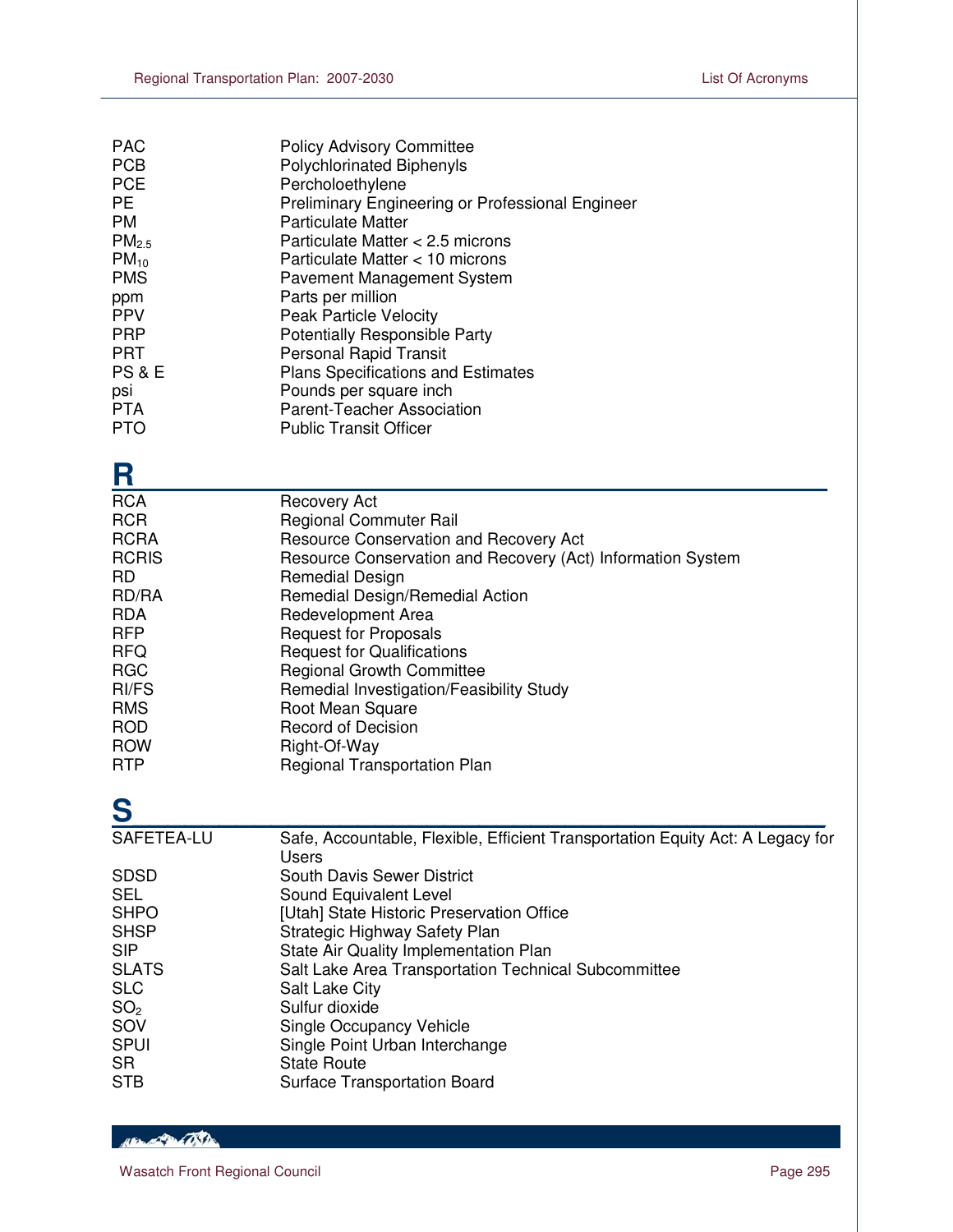| <b>STIP</b>      | Statewide Transportation Improvement Program               |
|------------------|------------------------------------------------------------|
| <b>STP</b>       | <b>Surface Transportation Program</b>                      |
| <b>SWMU</b>      | Solid Waste Management Units                               |
|                  |                                                            |
| <b>TAC</b>       | <b>Technical Advisory Committee</b>                        |
| <b>TAZ</b>       | <b>Trafic Analysis Zone</b>                                |
| <b>TCM</b>       | <b>Trafic Control Mesure</b>                               |
| <b>TCP</b>       | <b>Traditional Cultural Property</b>                       |
| <b>TDM</b>       | <b>Transportation Demand Management</b>                    |
| <b>TDP</b>       | <b>Transit Development Program</b>                         |
| <b>TEA-21</b>    | Transportation Equity Act for the 21 <sup>st</sup> Century |
| <b>TIP</b>       | <b>Transportation Improvement Program</b>                  |
| <b>TMA</b>       | <b>Transportation Management Area</b>                      |
| <b>TOC</b>       | <b>Traffic Operations Center</b>                           |
| <b>TOD</b>       | <b>Transit-Oriented Development</b>                        |
| tpd              | Tons per day                                               |
| <b>Trans Com</b> | <b>Transportation Coordinating Committee</b>               |
| <b>TRB</b>       | <b>Transportation Research Board</b>                       |
| <b>TSM</b>       | <b>Transportation System Management</b>                    |
| U                |                                                            |
| <b>UAM</b>       | <b>Urban Airshed Model</b>                                 |
| <b>UCSP</b>      | Utah Comprehensive Safety Plan                             |
| <b>UDAF</b>      | U.S. Department of Agriculture and Food                    |
| <b>UDAQ</b>      | Utah Department of Air Quality                             |
| <b>UDEQ</b>      | Utah Department of Environmental Quality                   |
| <b>UDWR</b>      | Utah Department of Wildlife Resources                      |
| <b>UDOT</b>      | Utah Department of Transportation                          |
| <b>UMTA</b>      | Urban Mass Transportation Administration                   |
| <b>UPRR</b>      | <b>Union Pacific Railroad</b>                              |
| <b>UPWP</b>      | Unified Planning Work Program                              |
| UrbanSim         | <b>Urban Simulation Land Use Model</b>                     |
| US or USA        | United States of America                                   |
| <b>USACE</b>     | United States Army Corps of Engineers                      |
| <b>USC</b>       | <b>United States Code</b>                                  |
| <b>USDA</b>      | United States Department of Agriculture                    |
| <b>USDOT</b>     | United States Department of Transportation                 |
| <b>USFWS</b>     | United States Fish and Wildlife Service                    |
| <b>USGS</b>      | United States Geological Survey                            |
| <b>UST</b>       | Underground Storage Tank                                   |
| <b>UTA</b>       | <b>Utah Transit Authority</b>                              |
| <b>UTPP</b>      | <b>Urban Transportation Planning Process</b>               |
| <b>UVSC</b>      | Utah Valley State College                                  |
| V                |                                                            |
| <b>VdB</b>       | <b>Vibration Decibels</b>                                  |
| <b>VHT</b>       | <b>Vehicle Hours Traveled</b>                              |
| <b>VMT</b>       | <b>Vehicle Miles Traveled</b>                              |

### Her 2 Billy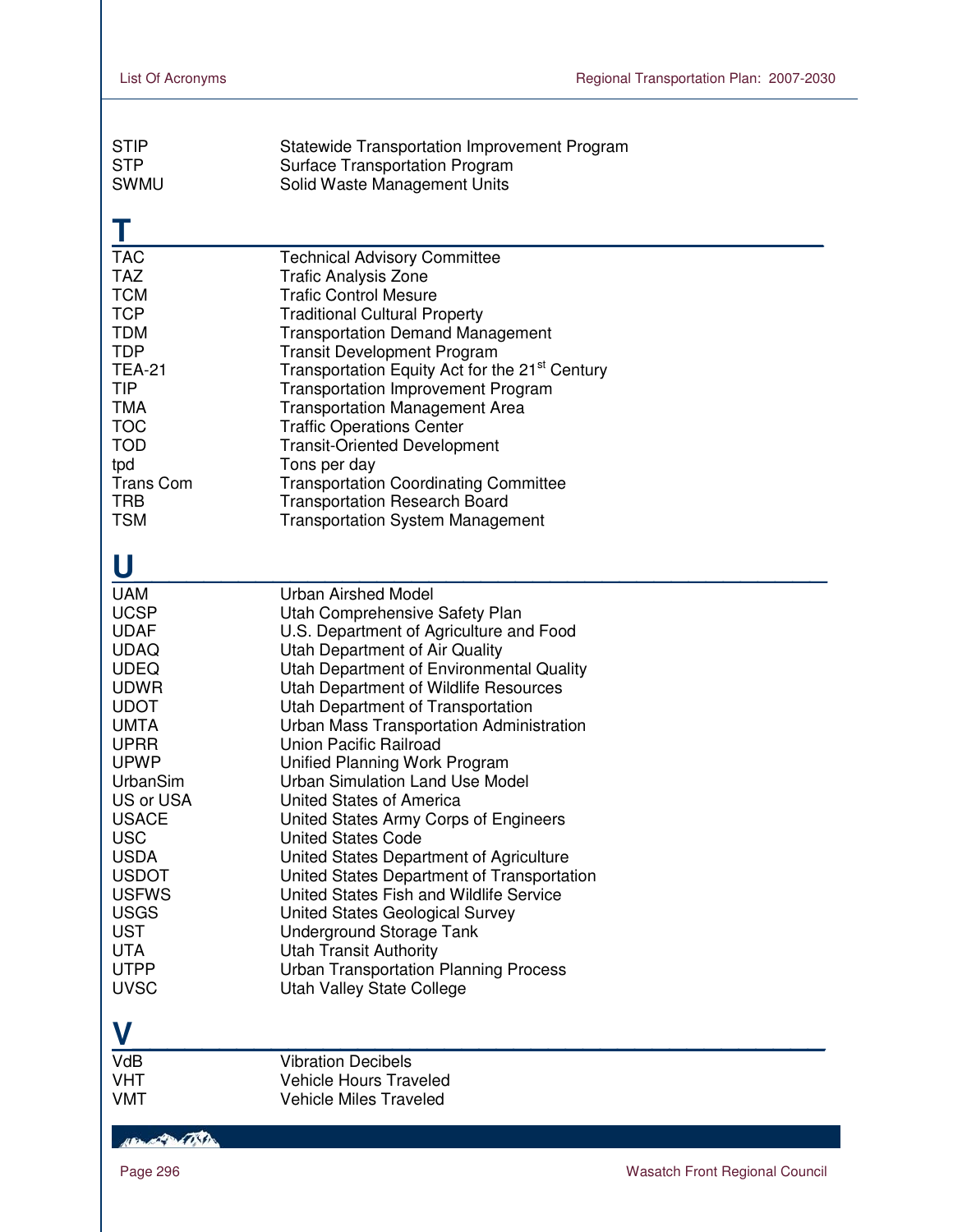| <b>VOC</b><br><b>VPD</b>                  | <b>Volatile Organic Compounds</b><br><b>Vehicles Per Day</b>                                                |
|-------------------------------------------|-------------------------------------------------------------------------------------------------------------|
| W                                         |                                                                                                             |
| <b>WBWCD</b><br><b>WFRC</b><br><b>WVC</b> | Weber Basin Water Conservation District<br><b>Wasatch Front Regional Council</b><br><b>West Valley City</b> |
| μg/l<br>μg/m $^3$                         | Micrograms per liter<br>Micrograms per cubic meter                                                          |
| $3-C$                                     | Continuing, Comprehensive and Cooperative Transportation Planning Process                                   |

HELEN TO